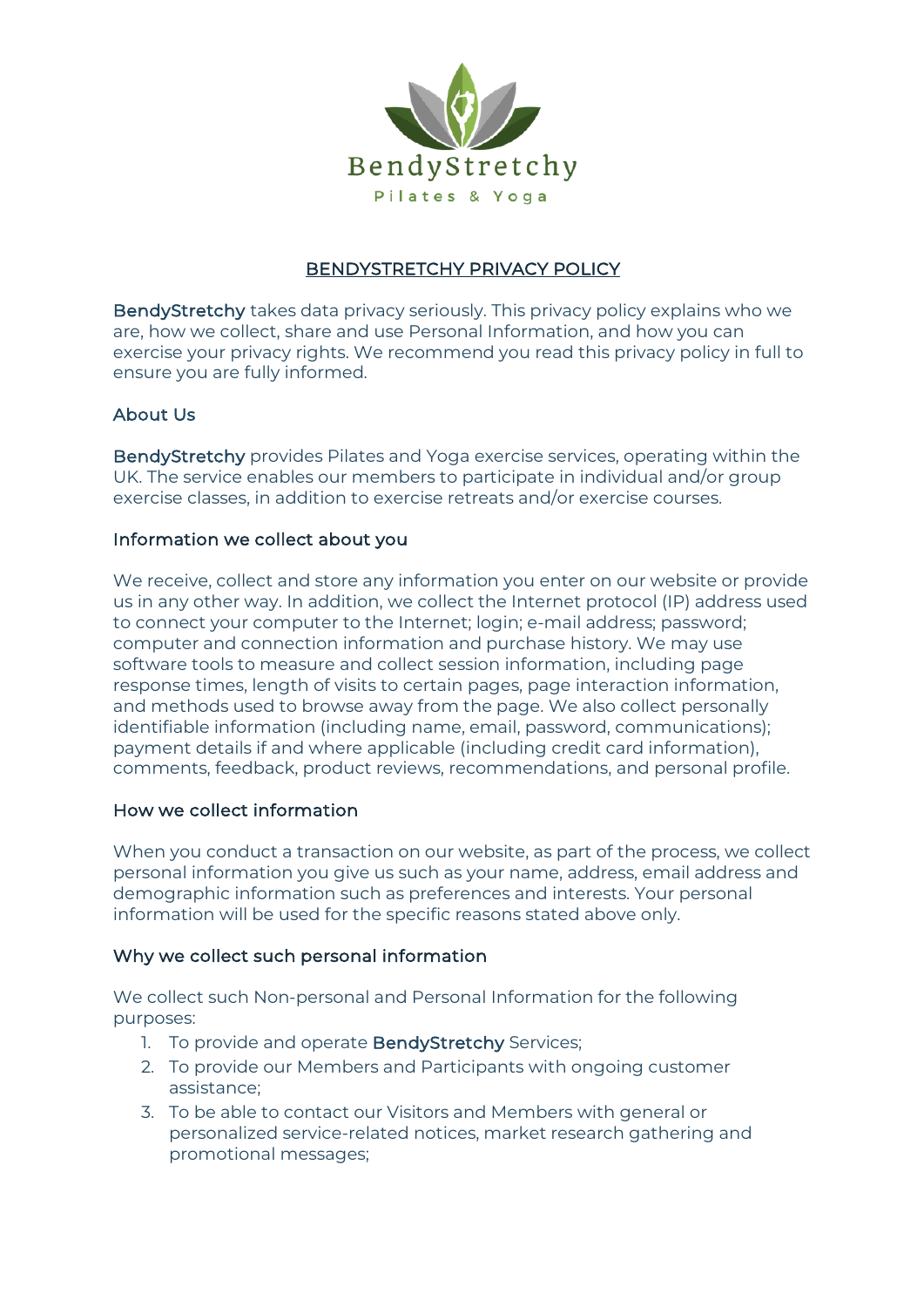

- 4. To create aggregated statistical data and other aggregated and/or inferred Non-personal Information, which we may use to provide and improve our respective services;
- 5. To comply with any applicable laws and regulations.

## How we store, use, share and disclose your site personal information?

BendyStretchy.com is hosted on the Wix.com platform. Wix.com provides us with the online platform that allows us to sell our products and services to you. Your data may be stored through Wix.com's data storage, databases and the general Wix.com applications. They store your data on secure servers behind a firewall.

All direct payment gateways offered by Wix.com and used by our company adhere to the standards set by PCI-DSS as managed by the PCI Security Standards Council, which is a joint effort of brands like Visa, MasterCard, American Express and Discover. PCI-DSS requirements help ensure the secure handling of credit card information by our store and its service providers.

### Links to other websites

Our website may contain links to other websites of interest. However, once you have used these links to leave our site, you should note that we do not have control over that other website. Therefore, we cannot be responsible for the protection and privacy of any such information which you provide whilst visiting such sites and such sites are not governed by this privacy statement. You should exercise caution and look at the privacy statement applicable to the website in question.

### How we communicate with you

We may contact you to notify you regarding class schedules and class bookings, your account, to troubleshoot problems with your account, to resolve a dispute, to collect fees or monies owed, to poll your opinions through surveys or questionnaires, to send updates about **BendyStretchy**, or as otherwise necessary to contact you to enforce our User Agreement, applicable national laws, and any agreement we may have with you. For these purposes we may contact you via email, telephone, text messages, and postal mail.

### Controlling your personal information

We will not sell, distribute or lease your personal information to third parties unless we have your permission or are required by law to do so. We may use your personal information to send you promotional information about third parties which we think you may find interesting. You may request details of personal information we hold about you under the Data Protection Act 1998. A small fee